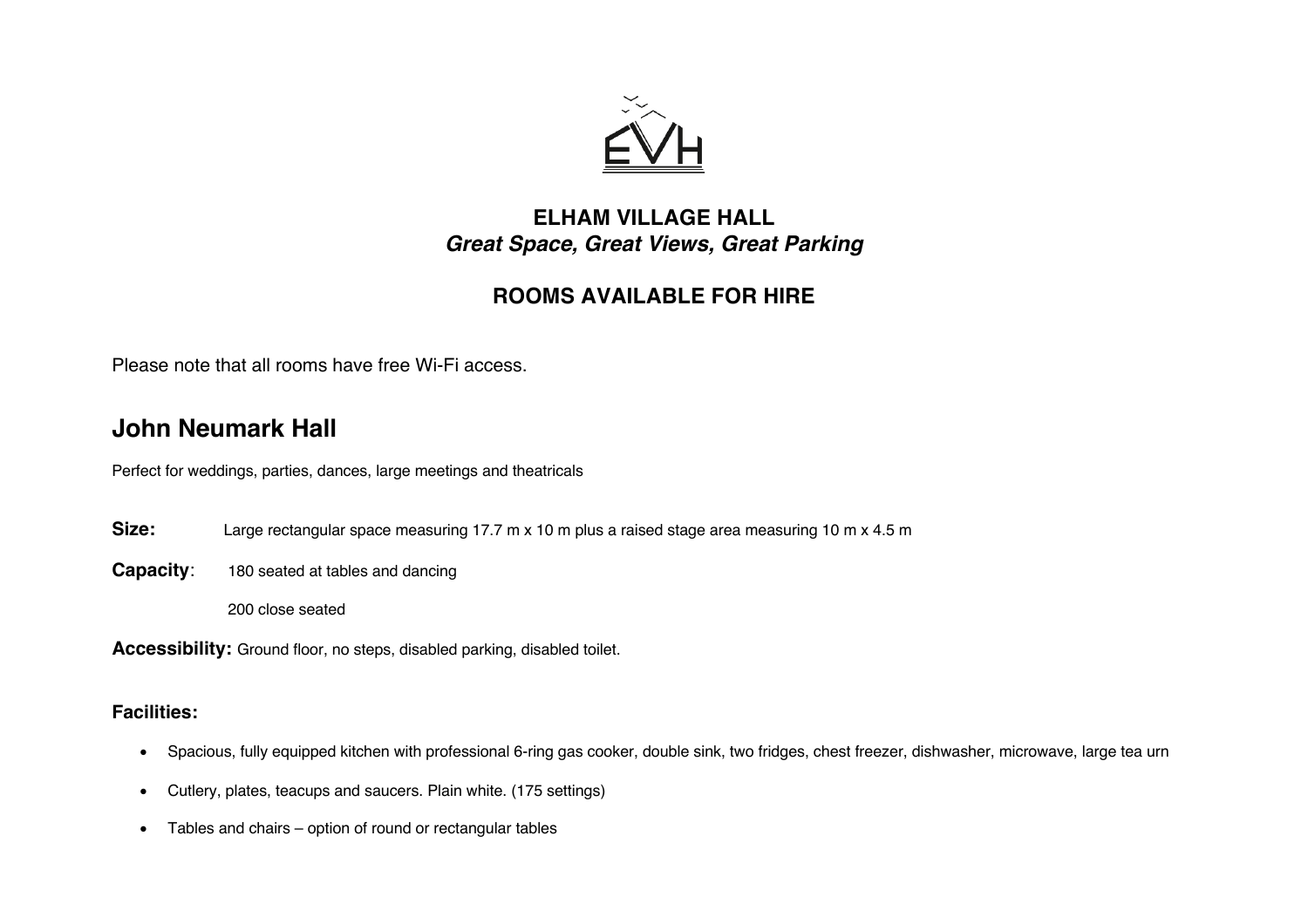- Optional additional bar/bar area (see information below)
- Raised stage with curtains, lights.
- Free PA and sound system
- Direct access to large terrace 17.7 m x 10 m and garden with far-reaching views across the beautiful Elham valley
- Spacious men's and women's toilets
- Large foyer with separate cloakroom area

## **Peggy Pike Room**

**Size:** 8.5 m x 5.2 m

**Capacity:** 70 close seated

**Accessibility:** Ground floor; no steps; disabled parking; disabled toilet in main hall foyer

#### **Facilities:**

- Carpeted: ideal for yoga and pilates
- Licensed for wedding ceremonies
- Kitchenette with sink and tea-making facilities
- Pull down screen
- Can be linked to the bar area to make a larger space- see info below
- Access to main kitchen and bar (if booked in advance)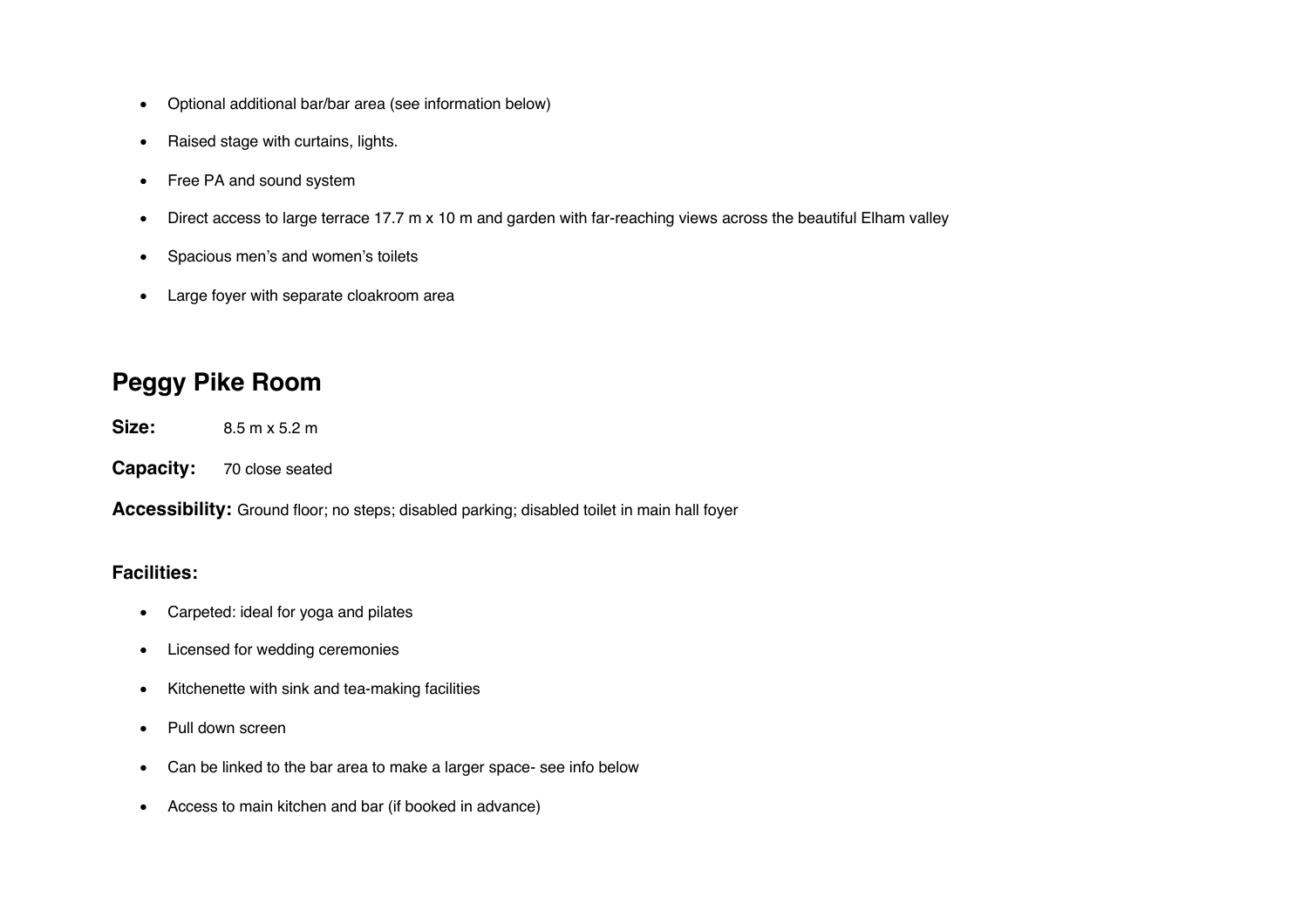- Men's and women's toilets (shared with Anna Clayton Room)
- Separate side entrance

# **Anna Clayton Room**

**Size:** 9.5 m x 5 m

**Capacity:** 30 close seated

**Accessibility:** First floor (stair lift available); disabled parking; disabled toilet in main hall foyer

#### **Facilities:**

- Bright, high ceilinged, airy room, perfect for art and craft-based activities
- Carpeted
- Table tennis table
- Kitchenette with sink and tea-making facilities
- Men's and women's toilets downstairs (shared with Peggy Pike Room).

# **Bar area and bar (not bookable in isolation)**

Bar area with glass atrium. Separate bar with large serving hatch, fridge-freezer, sink and a wide variety of glassware and glass water jugs. Can be linked to the John Neumark Hall or the Peggy Pike room to make a larger space, with or without bar.

**……………………………………………………………………………………………………**